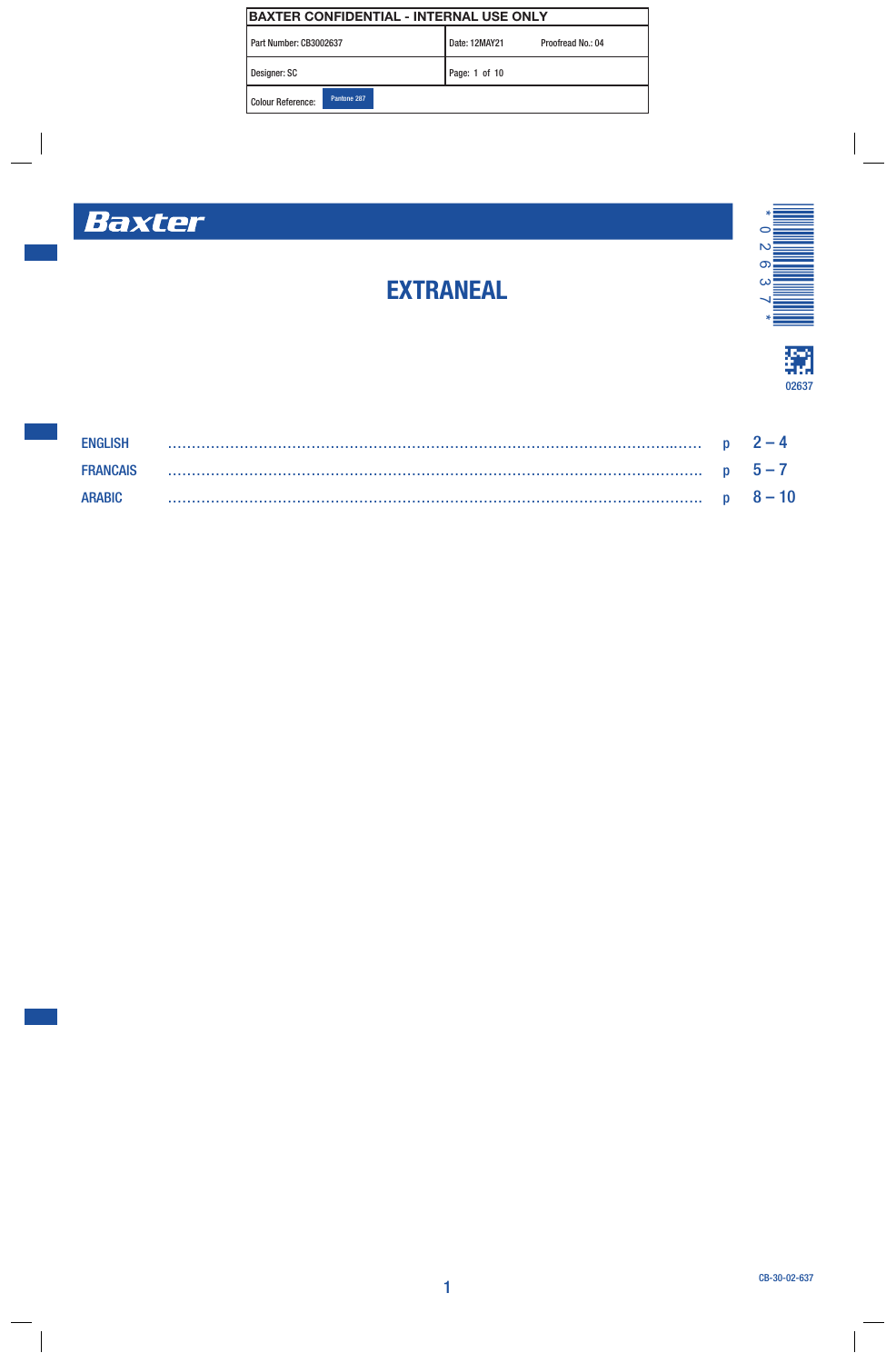| IBAXTER CONFIDENTIAL - INTERNAL USE ONLY |             |  |               |                   |  |
|------------------------------------------|-------------|--|---------------|-------------------|--|
| Part Number: CB3002637                   |             |  | Date: 12MAY21 | Proofread No.: 04 |  |
| Designer: SC                             |             |  | Page: 2 of 10 |                   |  |
| <b>Colour Reference:</b>                 | Pantone 287 |  |               |                   |  |

# ENGLISH

### PACKAGE LEAFLET: INFORMATION FOR THE USER

# EXTRANEAL Solution for Peritoneal Dialysis

Read all of this leaflet carefully before you start using this medicine.

- Keep this leaflet. You may need to read it again.
- If you have any further questions, ask your doctor.
- If you get any side effects, talk to your doctor. This includes any possible side effects not listed in this leaflet. See section 4.

#### What is in this leaflet:

- 1. What EXTRANEAL is and what it is used for
- 2. What you need to know before you use EXTRANEAL
- 3. How to use EXTRANEAL
- 4. Possible side effects
- 5. How to store EXTRANEAL
- 6. Contents of the pack and other information

#### 1. WHAT EXTRANEAL IS AND WHAT IT IS USED FOR

EXTRANEAL is a solution for peritoneal dialysis. The peritoneal cavity is the cavity in your abdomen (belly) between your skin and the peritoneum. The peritoneum is the membrane surrounding your internal organs such as your intestines and liver. The EXTRANEAL solution is placed into the peritoneal cavity where it removes water and waste products from the blood. It also corrects abnormal levels of different blood components.

EXTRANEAL may be prescribed for you if:

- You are an adult with permanent kidney failure which needs peritoneal dialysis.
- Standard glucose peritoneal dialysis solutions alone cannot remove sufficient water.

#### 2. WHAT YOU NEED TO KNOW BEFORE YOU USE EXTRANEAL

Your doctor must supervise you the first time you use this product.

#### Do NOT use EXTRANEAL

- if you are allergic to icodextrin or starch derivatives (e.g. maize starch) or any of the other ingredients of EXTRANEAL
- if you are intolerant to maltose or isomaltose (sugar coming from starch)
- if you have glycogen storage disease
- if you already have severe lactic acidosis (too much acid in the blood)
- if you have a surgically uncorrectable problem affecting your abdominal wall or cavity or uncorrectable problem that increases risk of abdominal infections
- if you have documented loss of peritoneal function due to severe peritoneal scarring

#### Warnings and precautions

#### Talk to your doctor before using EXTRANEAL

- if you are elderly. There is a risk of dehydration.
- if you are diabetic and using this solution for the first time. You may need to adjust your insulin dose.
- if you need to test your blood glucose level (for example if you are diabetic). Your doctor will advise you on which test kit to use (see "Other forms of interactions").
- if you have a high risk of severe lactic acidosis (too much acid in the blood). You are at increased risk of lactic acidosis if:
	- you have profoundly low blood pressure
	- you have a blood-infection
	- you have acute severe kidney failure
	- you have an inherited metabolic disease
	- you are taking metformin (a medicine used to treat diabetes)
	- you are taking medicines to treat HIV, especially medicines called NRTIs
- if you experience abdominal pain or notice cloudiness, haziness or particles in the drained fluid. This may be a sign of peritonitis (inflamed peritoneum) or infection. You should contact your medical team urgently. Note the batch number and bring it along with the drained fluid bag to your medical team. They will decide if the treatment should be stopped or any corrective treatment started. For example if you have an infection your doctor may perform some tests to find out which antibiotic will be best for you. Until your doctor knows which infection you have, he may give you an antibiotic that is effective against a wide number of different bacteria. This is called a broadspectrum antibiotic.
- during peritoneal dialysis your body may lose protein, amino acids, vitamins. Your doctor will know if these need to be replaced.
- if you have problems affecting your abdominal wall or cavity. For example if you have a hernia or a chronic infectious or inflammatory condition affecting your intestines.
- if you had aortic graft placement.
- if you have severe lung disease, e.g. emphysema
- if you have breathing difficulties.
- if you have disorders precluding normal nutrition.
- if you have a potassium deficiency.
- You should also take into account that:
	- a disorder called encapsulating peritoneal sclerosis (EPS) is a known, rare complication of peritoneal dialysis therapy. You – possibly together with your doctor – should be aware of this possible complication. EPS causes:
		- inflammation in your abdomen (belly)
		- the growth of sheets of fibrous tissue that cover and bind your organs and affect their normal movement. Rarely this has been **fatal**
	- you possibly together with your doctor should keep a record of your fluid balance and of your body weight. Your doctor will monitor your blood parameters at regular intervals.
	- your doctor will check your potassium levels regularly. If they fall too low he may give you some potassium chloride to compensate.

Sometimes treatment with this medicine is not recommended, such as if: You have acute kidney disease.

Children

The safety and efficacy of Extraneal in children less than 18 years old has not been demonstrated.

#### Other medicines and EXTRANEAL

Tell your doctor if you are taking, have recently taken or might take any other medicines. If you use other medicines, your doctor may need to increase their dose. This is because peritoneal dialysis treatment increases the elimination of certain medicines.

- If you use other medicines, your doctor may need to increase their dose. This is because peritoneal dialysis treatment increases the elimination of certain medicines.
- Take care if you use heart medicines known as cardiac glycosides (e.g. digoxin). Your heart medicine may not be so effective or its toxicity may be increased. You may:
	- need potassium and calcium supplements
	- develop an irregular heartbeat (an arryhthmia)

Your doctor will monitor you closely during treatment, especially your potassium levels.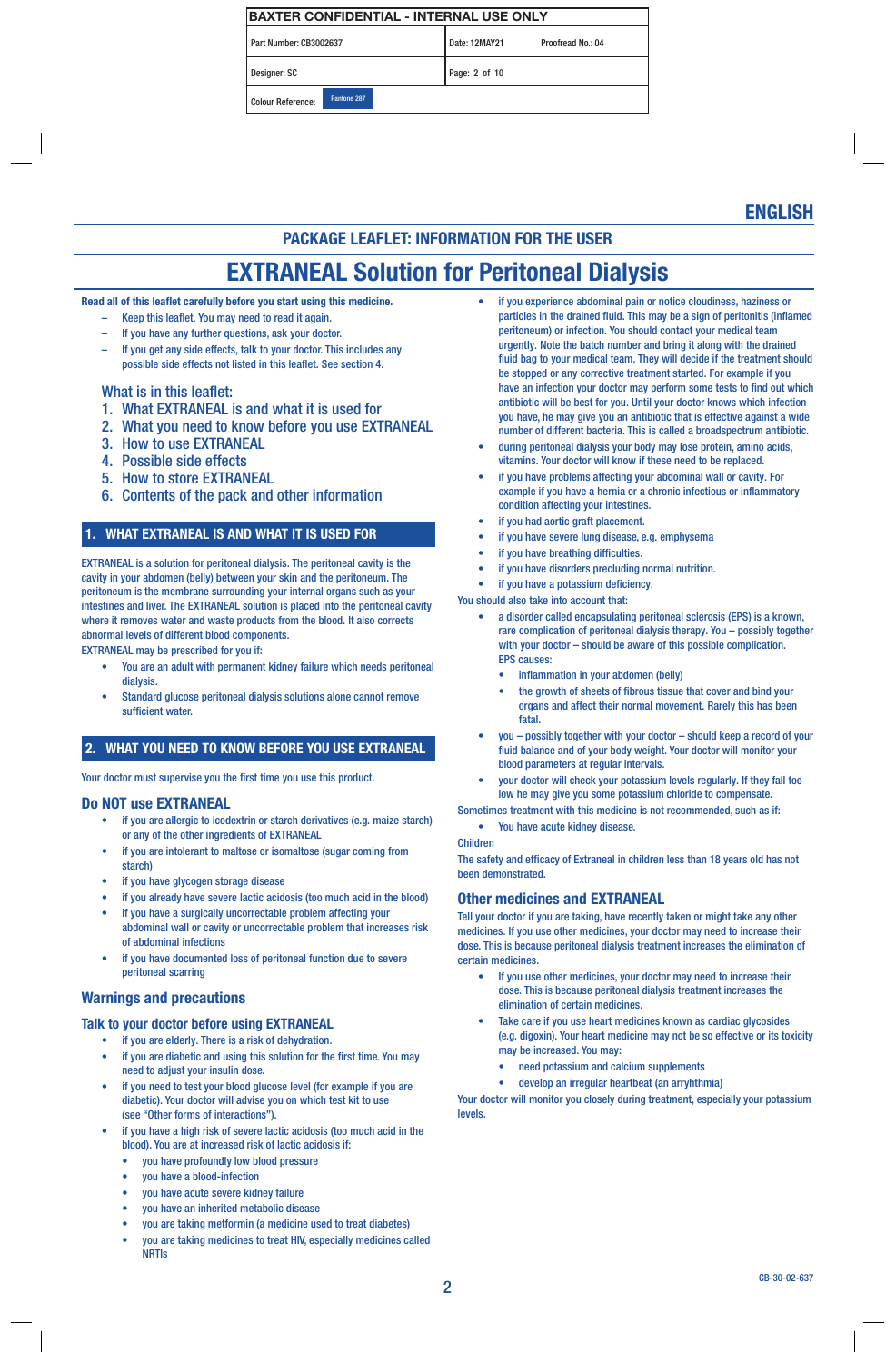Part Number: CB3002637 Date: 12MAY21 Proofread No.: 04 Designer: SC Page: 3 of 10

Colour Reference: Pantone 287

### Other forms of interactions

EXTRANEAL interferes with the measurement of blood glucose with certain testing kits. If you need to test your blood glucose, make sure that you use a kit that is glucose-specific. Your doctor will advise you on which kit to use. Using the wrong test may cause a falsely high blood glucose reading level. This could result in administration of more insulin than needed. This can cause hypoglycaemia (low blood glucose levels), which can result in loss of consciousness, coma, neurological damage or death. Additionally, a false high glucose reading may mask true hypoglycaemia and allow it to go untreated with similar consequences.

False high glucose readings can be seen up to two weeks after you stopped your EXTRANEAL therapy. In case you are admitted to hospital you should warn the doctors about this possible interaction and they should carefully review the product information of the testing kit to make sure they use a glucose-specific one.

#### Pregnancy and breast-feeding

If you are pregnant or breast-feeding, think you may be pregnant or are planning to have a baby, ask your doctor for advice before taking this medicine. EXTRANEAL is not recommended during pregnancy or while breast-feeding unless your doctor advises differently.

#### Driving and using machines

This treatment may cause fatigue, weakness, blurred vision or dizziness. Do not drive or operate machines if you are affected.

### 3. HOW TO USE EXTRANEAL

EXTRANEAL is to be administered into your peritoneal cavity. This is the cavity in your abdomen (belly) between your skin and the peritoneum. The peritoneum is the membrane surrounding your internal organs such as your intestines and **liver.** 

Always use this medicine exactly as instructed by the medical team specialised in peritoneal dialysis. Check with your doctor if you are not sure.

#### The recommended dose is

- One bag per day during the longest dwell, i.e.
	- Overnight in Continuous Ambulatory Peritoneal Dialysis (CAPD)
	- During the daytime in Automated Peritoneal Dialysis (APD).
- Take between  $10 20$  minutes to instill the solution.
- The dwell time with EXTRANEAL is between  $6 12$  hours in CAPD, and 14 – 16 hours in APD.

#### Method of administration

Before use,

- Warm the bag to 37°C. Use the warming plate specially designed for this purpose. Never immerse in water to warm the bag.
- Use aseptic technique throughout the administration of the solution as you have been trained.
- Prior to beginning an exchange, ensure you clean your hands and the area where your exchange will be performed.
- Prior to opening the overpouch, check for the correct solution type, expiration date, and amount (volume). Lift the dialysate bag to check for any leaks (excess fluid in the overpouch). Do not use the bag if leaks are discovered.
- After removing the overpouch, inspect the container for signs of leakage by pressing firmly on the bag. Do not use the bag if any leak is detected.
- Check that the solution is clear. Do not use the bag if the solution is cloudy or contains particles.
- Ensure all connections are secure before beginning the exchange.
- Ask your doctor if you have questions or concerns about this product or how to use it.

Use each bag only once. Discard any unused remaining solution. After use, check that the drained fluid is not cloudy.

### Compatibility with other drugs

Your doctor may prescribe you other injectable drugs to be added directly into the EXTRANEAL bag. In that situation, add the drug through the medication site located at the bottom of the bag. Use the product immediately after addition of the drug. Check with your doctor if you are not sure.

### If you use more than one bag of EXTRANEAL in 24 hours

If you infuse too much EXTRANEAL you may get:

- abdominal distension
- a feeling of fullness and/or
- a shortness of breath.

Contact your doctor immediately. He will advise you what to do.

### If you stop using EXTRANEAL

Do not stop peritoneal dialysis without the agreement of your doctor. If you stop the treatment it may have life-threatening consequences.

### 4. POSSIBLE SIDE EFFECTS

Like all medicines, EXTRANEAL can cause side effects, although not everybody gets them.

If you get any side effects, talk to your doctor. This includes any possible side effects not listed in this leaflet.

If any of the following happen, tell your doctor or your peritoneal dialysis centre immediately:

- Hypertension (blood pressure that is higher than usual),
- Swollen ankles or legs, puffy eyes, shortness of breath or chest pain (hypervolaemia),
- Hypersensitivity (allergic reaction) which may include swelling of face, throat or around the eyes (angioedema),
- Abdominal pain,
- Chills (shivering/flu-like symptoms).

These could be signs of serious side effects. You may need urgent medical attention.

#### *Side effects commonly observed (may affect up to 1 in 10 people) in patients using EXTRANEAL:*

- Redness and scaling of the skin, rash, itching (pruritus)
- Feeling light headed or dizzy, thirst (dehydration)
- Decreased blood volume (hypovolaemia)
- Abnormal laboratory tests
- Weakness, headache, fatigue
- Swollen ankles or legs,
- Low blood pressure (hypotension)
- **Ringing in the ears**

#### *Other side effects related to the peritoneal dialysis procedure or common to all peritoneal dialysis solutions:*

- Cloudy solution drained from the peritoneum, stomach-ache
- Peritoneal bleeding, pus, swelling, pain or infection around the exit site of your catheter, catheter blockage, injury, interaction with the catheter.
- Low blood sugar concentration (hypoglycaemia) Shock or coma caused by low blood sugar concentration
- High blood sugar concentration (hyperglycaemia)
- Nausea, vomiting, loss of appetite, dry mouth, constipation, diarrhoea, flatulence (passing wind), disorder of the stomach or intestines such as blockage in your intestine, gastric ulcer, gastritis (inflamed stomach), indigestion.
- Abdominal swelling, hernia of the abdominal cavity (this causes a lump in the groin)
- Modification of your blood tests
- Abnormal liver function test
- Weight increase or decrease
- Pain, fever, malaise
- Heart disease, faster heart beat, shortness of breath or chest pain
- Anaemia (reduction in red blood cells which can make the skin pale and cause weakness or breathlessness); increase or decrease of white blood cell count; reduction in blood platelets, which increases risk of bleeding or bruising
- Numbness, tingling, burning sensation
- Hyperkinesia (increased movements and inability to keep still)
- **Blurred vision**
- Loss of the sense of taste
- Fluid on the lungs (pulmonary oedema), shortness of breath, difficulty in breathing or wheezing, cough, hiccups
	- Kidney pain
- Nail disorder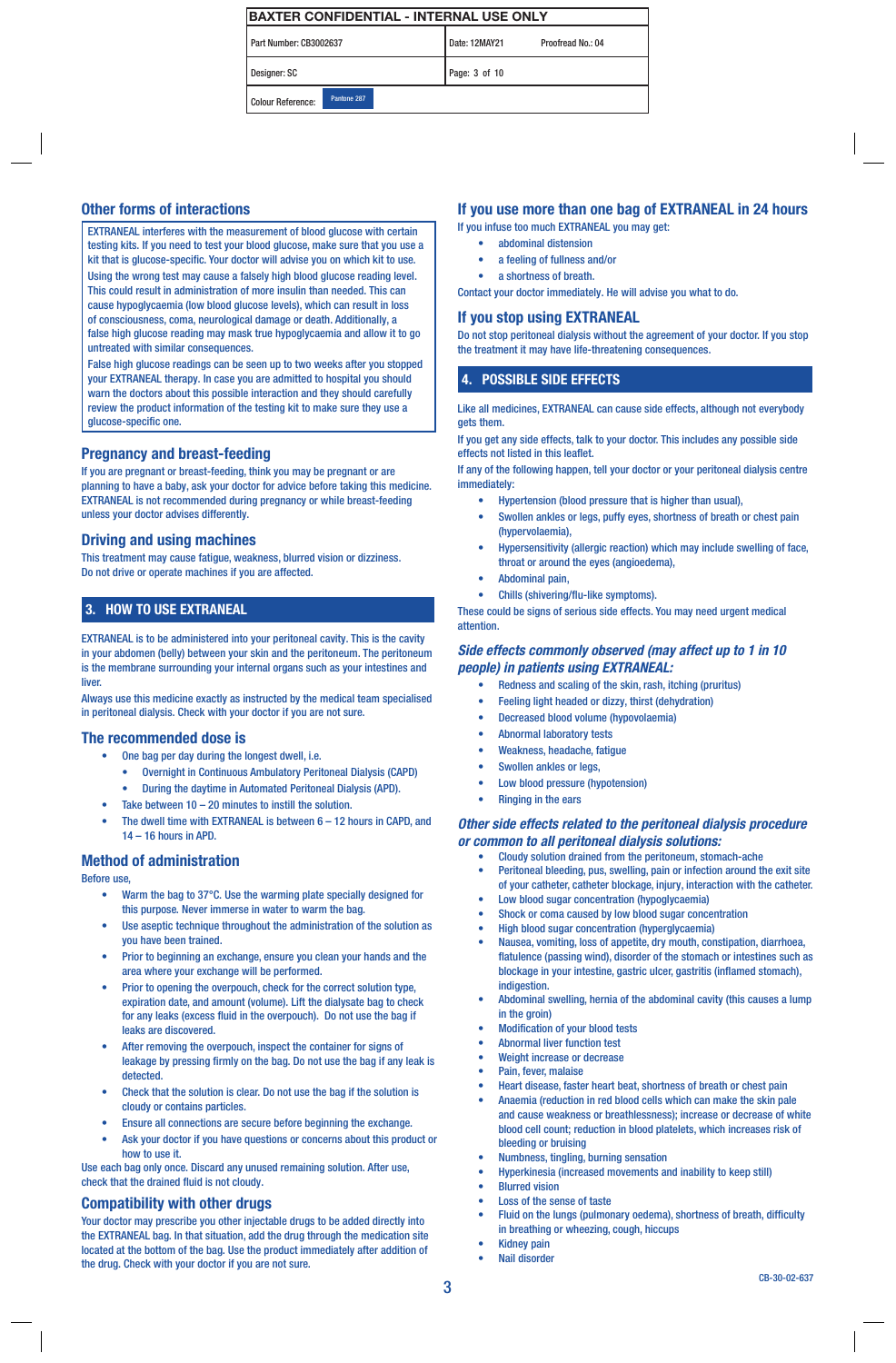| Part Number: CB3002637 | Date: 12MAY21 | Proofread No.: 04 |
|------------------------|---------------|-------------------|
|                        |               |                   |

Designer: SC Page: 4 of 10

Colour Reference: Pantone 287

- Skin disorders such as hives (urticaria), psoriasis, skin ulcer, eczema, dry skin, skin discoloration, blistering of the skin, allergic or contact dermatitis, rashes and itching.
- Rashes may be itchy with red spots covered with bumps, or with eruptions or shedding of the skin. The following three severe types of skin reaction may occur:
	- Toxic epidermal necrolysis (TEN). This causes:
		- a red rash over many parts of the body
		- the shedding of the outer layer of skin
	- Erythema multiforme. An allergic skin reaction causing spots, red welts or purple or blistered areas. It can also affect the mouth, eyes and other moist body surfaces.
	- Vasculitis. Inflammation of certain blood vessels within the body. Clinical symptoms will depend on the part of the body involved, but may be characterized on the skin as red or violet spots or welts or have symptoms similar to an allergic reaction, including rash, joint pain and fever.
- Muscle cramps, pain in bones, joints, muscles, back, neck
- Fall in blood pressure on standing up (orthostatic hypotension)
- Peritonitis (inflamed peritoneum) including peritonitis caused by fungal or bacterial infection
- Infections including flu syndrome, boil
- Abnormal thinking, anxiety, nervousness

#### Reporting of side effects

If you get any side effects, talk to your doctor, pharmacist or nurse. This includes any possible side effects not listed in this leaflet. You can also report side effects directly via the national reporting system listed below. By reporting side effects you can help provide more information on the safety of this medicine.

- Saudi Arabia: The National Pharmacovigilance Centre (NPC) SFDA Call Center: 19999 E-mail: npc.drug@sfda.gov.sa Website: https://ade.sfda.gov.sa/ • United Arab Emirates: Pharmacovigilance & Medical Device section Address: P.O.Box: 1853 Tel.: 80011111 E-mail: pv@mohap.gov.ae Drug Department
- Ministry of Health & Prevention
- Dubai, UAE **Other GCC States:**
- Please contact the relevant competent authority. Algeria:
- CNPM (Centre National de Pharmacovigilance et Matériovigilance) Address : NIPA, Nouvel Institut Pasteur d'Algérie, Dely Ibrahim Website : www.cnpm.org.dz Email : cnpm@cnpm.org.dz
- Tel/ Fax : (+213) 23 36 75 02 • Tunisia: Centre National Chalbi Belkahia de Pharmacovigilance (CNPV) Address: 9, Avenue Dr. Zouhaier ESSAFI 1006 Bab Souika Tunis. Tunisie Website : www.pharmacovigilance.rns.tn
	- Email : pharmacovigilance@rns.tn
	- Tel/ Fax : (+216) 71 260 691

#### 5. HOW TO STORE EXTRANEAL

- Keep out of the sight and reach of children.
- Store in the original package.
- Store below 30°C.
- Do not use EXTRANEAL after the expiry date. The date is stated on the carton label and on the bag after the abbreviation *Exp*. and the symbol  $\Sigma$ . The expiry date refers to the last day of that month.
- Dispose Extraneal as you have been trained.

#### 6. CONTENTS OF THE PACK AND OTHER INFORMATION

This leaflet does not contain all the information about this medicine. If you have any questions or are not sure about anything, ask your doctor.

#### What EXTRANEAL contains

The active substances are:

| <b>Icodextrin</b>         |           | 75 g/l            |  |
|---------------------------|-----------|-------------------|--|
| Sodium chloride           | $5.4$ g/l |                   |  |
| <b>Sodium S lactate</b>   |           | $4.5$ g/l         |  |
| <b>Calcium chloride</b>   |           | $0.257$ q/l       |  |
| <b>Magnesium chloride</b> |           | $0.051$ q/l       |  |
|                           |           | <b>133 mmol/l</b> |  |
| <b>Sodium</b>             |           |                   |  |
| <b>Calcium</b>            |           | 1.75 mmol/l       |  |
| <b>Magnesium</b>          |           | $0.25$ mmol/l     |  |
| <b>Chloride</b>           |           | <b>96 mmol/l</b>  |  |
| Lactate                   |           | 40 mmol/l         |  |

The other ingredients are:

- Water for injections.
- Sodium hydroxide or hydrochloric acid.

#### What EXTRANEAL looks like and contents of the pack

- EXTRANEAL is packaged in flexible plastic bags of 1.5 litres, 2.0 litres or 2.5 litres capacity.
- The solution in the bags is clear and colourless.
- Each bag is over-wrapped in an overpouch and supplied in carton boxes.

| <b>Volume</b>    | <b>Number of</b><br>units per box | <b>Product configuration</b> | <b>Type of connector(s)</b> |
|------------------|-----------------------------------|------------------------------|-----------------------------|
| 1.5L             | 8                                 | Single bag (APD)             | luer / spike                |
| 1.5L             | 8                                 | <b>Twin bag (CAPD)</b>       | luer / spike                |
| 1.5L             | 6                                 | Single bag (APD)             | luer / spike                |
| 1.5L             | 6                                 | Twin bag (CAPD)              | luer / spike / lineo        |
| 2.0 <sub>L</sub> | 8                                 | Single bag (APD)             | luer / spike                |
| 2.0 <sub>L</sub> | 8                                 | <b>Twin bag (CAPD)</b>       | luer / spike                |
| 2.0 <sub>L</sub> | 6                                 | Single bag (APD)             | luer / spike                |
| 2.0 <sub>L</sub> | 6                                 | Twin bag (CAPD)              | luer / spike                |
| 2.0 <sub>L</sub> | 5                                 | Single bag (APD)             | luer / spike                |
| 2.0 <sub>L</sub> | 5                                 | <b>Twin bag (CAPD)</b>       | luer / spike / lineo        |
| 2.5L             | 5                                 | Single bag (APD)             | luer / spike                |
| 2.5L             | 5                                 | <b>Twin bag (CAPD)</b>       | luer / spike                |
| 2.5L             | 4                                 | Single bag (APD)             | luer / spike                |
| 2.5L             | 4                                 | <b>Twin bag (CAPD)</b>       | luer / spike / lineo        |

The Lineo connector contains iodine.

Not all configurations may be marketed.

#### Marketing Authorisation Holder

Baxter Healthcare Ltd Caxton Way Thetford, Norfolk, IP24 3SE United Kingdom

#### **Manufacturer**

Baxter Healthcare S.A. Moneen Road Castlebar, County Mayo Republic of Ireland

Saudi Arabia Reg. No. 2L: 2-965-18

Saudi Arabia Reg. No. 2.5L: 3-965-18

Algeria Reg. No. 2L:12/25G 066/298

Tunisia Reg. No., Single Bag 2L: 10193011

Tunisia Reg. No., Twin Bag 2L: 10193012

#### This leaflet was last revised in April 2016

Baxter and Extraneal are trademarks of Baxter International Inc.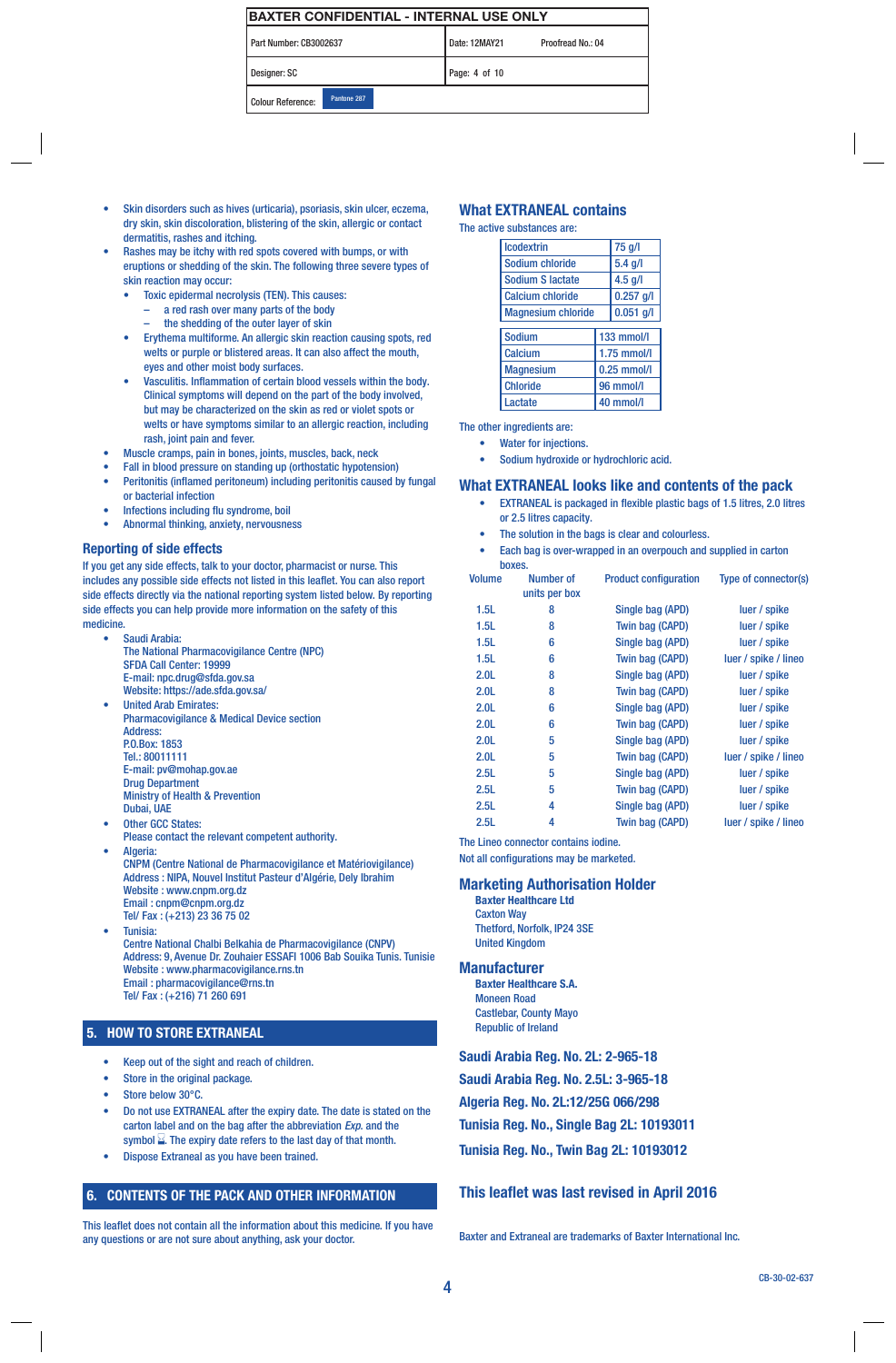| BAXTER CONFIDENTIAL - INTERNAL USE ONLY |             |  |               |                   |  |
|-----------------------------------------|-------------|--|---------------|-------------------|--|
| Part Number: CB3002637                  |             |  | Date: 12MAY21 | Proofread No.: 04 |  |
| Designer: SC                            |             |  | Page: 5 of 10 |                   |  |
| Colour Reference:                       | Pantone 287 |  |               |                   |  |

# FRANCAIS

### NOTICE : INFORMATION DE L'UTILISATEUR

# EXTRANEAL, solution pour dialyse péritonéale

#### Veuillez lire attentivement cette notice avant d'utiliser ce médicament.

- Gardez cette notice. Vous pourriez avoir besoin de la relire. – Si vous avez d'autres questions, interrogez votre médecin.
- Si vous ressentez des effets secondaires, parlez-en à votre médecin. Cela inclut tous les effets secondaires possibles non mentionnés dans cette brochure. Voir section 4

Que contient cette notice:

- 1. Qu'est-ce que EXTRANEAL et dans quel cas est-il utilisé ?
- 2. Quelles sont les informations à connaître avant d'utiliser EXTRANEAL ?
- 3. Comment utiliser EXTRANEAL ?<br>4. Quels sont les effets indésirable
- 4. Quels sont les effets indésirables éventuels ?
- 5. Comment conserver EXTRANEAL ?
- 6. Contenu de l'emballage et autres informations.

#### 1. QU'EST-CE QUE EXTRANEAL ET DANS QUEL CAS EST-IL UTILISÉ ?

EXTRANEAL est une solution pour dialyse péritonéale. La cavité péritonéale est la cavité dans votre abdomen (ventre) entre la peau et le péritoine. Le péritoine est la membrane qui entoure les organes internes tels que les intestins et le foie. La solution EXTRANEAL est introduite dans la cavité péritonéale où elle élimine l'eau et les déchets du sang. Elle corrige également les taux anormaux de différents composants du sang.

EXTRANEAL peut vous être prescrit si :

- Vous êtes adulte et souffrez d'une insuffisance rénale chronique qui nécessite une dialyse péritonéale.
- Les solutions standards de dialyse péritonéale à base de glucose ne suffisent pas à éliminer assez d'eau.

#### 2. QUELLES SONT LES INFORMATIONS À CONNAÎTRE AVANT D'UTILISER EXTRANEAL ?

Vous devez faire l'objet d'une surveillance médicale la première fois que vous utilisez ce produit.

#### N'utilisez jamais EXTRANEAL

- si vous êtes allergique (hypersensible) à l'icodextrine, aux dérivés d'amidon (ex, l'amidon de maïs) ou à l'un des autres composants contenus dans EXTRANEL,
- Si vous présentez une intolérance au maltose ou à l'isomaltose (sucre dérivé de l'amidon),
- Si vous présentez une maladie de stockage du glycogène, • Si vous avez des antécédents d'acidose lactique sévère (trop d'acides dans le sang),
- Si vous présentez un problème non chirurgicalement traitable touchant votre paroi ou votre cavité abdominale ou un problème non traitable susceptible de faire augmenter le risque d'infection abdominale,
- Si vous souffrez d'une perte avérée de la fonction péritonéale due à des lésions cicatricielles péritonéales importantes.

#### Avertissements et précautions

Adressez-vous à votre médecin avant d'utiliser EXTRANEAL. Faites attention avec EXTRANEAL :

- Si vous êtes âgé(e). Il existe un risque de déshydratation.
- Si vous souffrez de diabète et que vous utilisez cette solution pour la première fois. Il vous faudra peut-être ajuster votre dose d'insuline.
- Si vous avez besoin de surveiller votre glycémie (notamment si vous souffrez de diabète). Votre médecin vous indiquera la méthode à utiliser (voir « Autres formes d'interactions »).
- Si vous présentez un risque élevé d'acidose lactique sévère (trop d'acides dans le sang). Vous avez un risque élevé de développer une acidose lactique si :
	- vous avez une tension artérielle très basse,
	- vous avez une infection du sang,
	- vous souffrez d'une insuffisance rénale aiguë,
	- vous êtes atteint d'une maladie métabolique congénitale, • vous prenez de la metformine (médicament pour le traitement du diabète),
	- vous prenez des médicaments pour le traitement du VIH, notamment des NRTI.
- Lors de la prescription de la solution à utiliser pour un patient, il convient de tenir compte des interactions potentielles entre le traitement par dialyse et d'autres traitements liés à d'autres pathologies existantes. Chez les patients traités par des glucosides cardiotoniques, il convient de soigneusement surveiller les taux sériques de potassium.
- Si vous ressentez une douleur abdominale ou remarquez un trouble, une opalescence ou des particules dans le liquide de drainage, cela pourrait être un signe de péritonite (inflammation du péritoine) ou d'infection. Vous devez contacter votre équipe médicale de toute urgence. Relevez le numéro de lot et apportez-le avec la poche de liquide de drainage à votre équipe médicale. Elle décidera s'il faut interrompre le traitement ou s'il faut mettre en place un traitement correctif. Par exemple, si vous avez une infection, votre médecin peut effectuer des examens pour décider de l'antibiotique qui vous convient le mieux. Tant que le médecin ne connaît pas avec précision l'infection dont vous souffrez, il peut décider de vous administrer un antibiotique qui est efficace contre un grand nombre de bactéries différentes. Il s'agit alors d'un antibiotique à large spectre.
- Pendant la dialyse péritonéale, vous pouvez perdre des protéines, des acides aminés et des vitamines. Votre médecin décidera s'il convient de les compenser.
- Une diminution de l'amylasémie a également été couramment notée chez les patients traités par DP à long terme. Aucun effet secondaire associé à cette diminution n'a été signalé. Cependant, il est reconnu que des taux subnormaux d'amylase sérique peuvent masquer l'augmentation de l'amylasémie, couramment observée au cours d'une pancréatite aiguë. Une augmentation du taux moyen des phosphatases alcalines sériques d'environ 20 UI/l a été observée au cours des études cliniques. Dans certains cas, l'augmentation des phosphatases alcalines est associée à l'élévation des taux d'ASAT.
- Si vous avez des problèmes touchant votre paroi ou votre cavité abdominale. Par exemple, si vous avez une hernie, une infection
- chronique ou une maladie inflammatoire touchant vos intestins. • Si vous avez subi une implantation de prothèses aortiques.
- Si vous avez une maladie pulmonaire grave, par ex. emphysème.
- Si vous présentez des difficultés à respirer.
- Si vous souffrez d'affections excluant une alimentation normale. • Si vous souffrez d'un déficit en potassium.

#### Vous devez aussi tenir compte :

- d'une maladie appelée sclérose péritonéale encapsulante (SPE) qui est une complication connue et rare de la dialyse péritonéale. Vous, et votre médecin devez être conscients de cette complication possible. La SPE provoque :
	- une inflammation dans votre abdomen (ventre)
	- la croissance de couches de tissu fibreux qui recouvrent et relient vos organes et limitent leurs mouvements. Dans de rares cas, l'issue est fatale.
- Vous, si possible avec votre médecin, devez enregistrer soigneusement votre balance hydrique et votre poids. Votre médecin surveillera régulièrement vos paramètres sanguins.
- Votre médecin contrôlera régulièrement vos taux de potassium. S'ils deviennent trop faibles, il pourra vous administrer du chlorure de potassium pour compenser.
- La prise de ce médicament n'est pas recommandée dans les cas suivants : • Si vous souffrez de pathologies rénales aiguës.

## Enfants et adolescents

La sécurité et l'efficacité d'EXTRANEAL chez les enfants âgés de moins de 18 ans n'a pas été démontrée.

#### Utilisation d'autres médicaments

Si vous prenez ou avez pris récemment un autre médicament, y compris un médicament obtenu sans ordonnance, parlez-en à votre médecin.

• Si vous prenez d'autres médicaments, votre médecin aura peut-être besoin d'augmenter leur dosage, car la dialyse péritonéale augmente l'élimination de certains médicaments.

Votre médecin vous surveillera de près pendant le traitement, en particulier vos taux de potassium.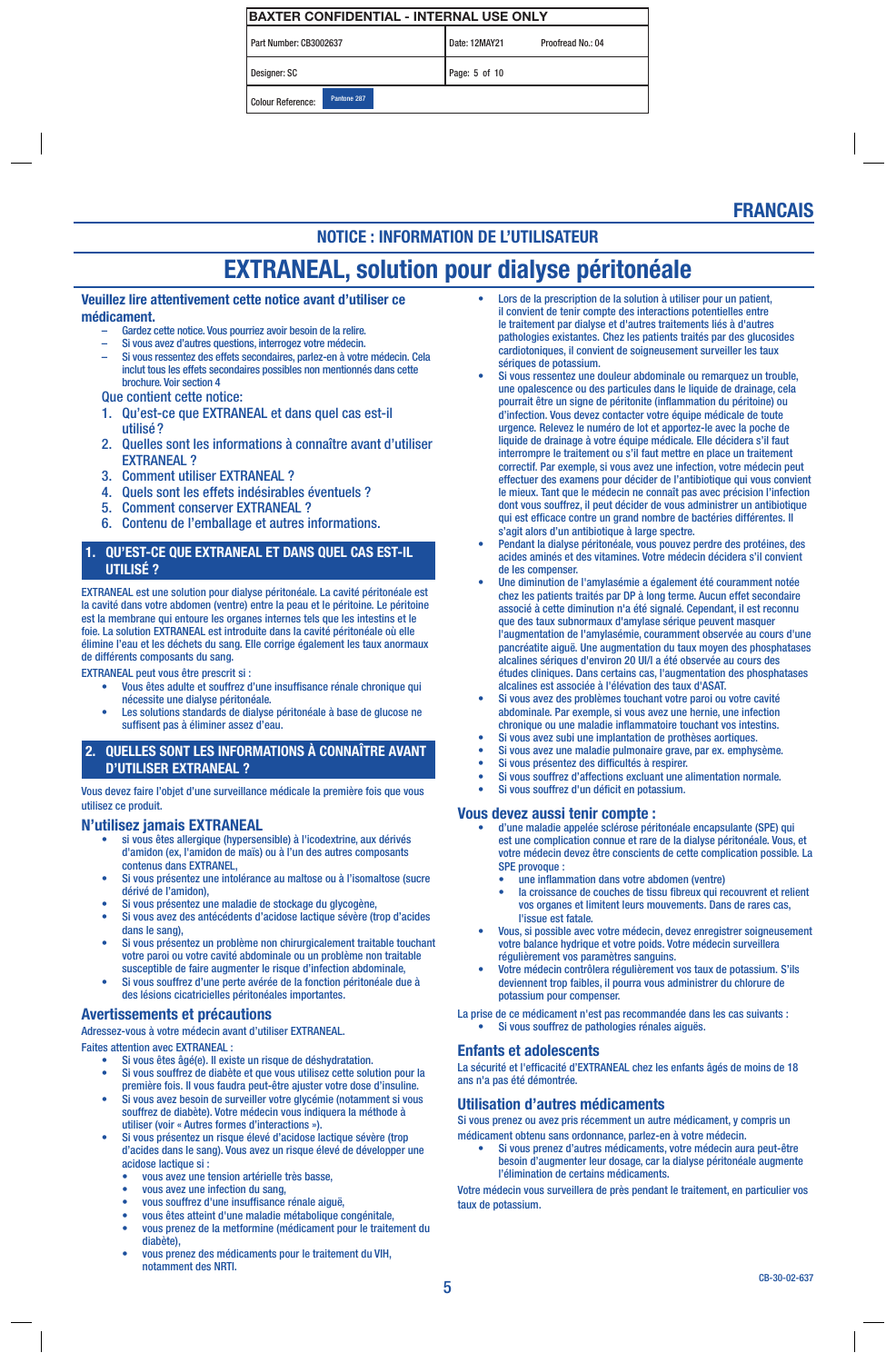| Part Number: CB3002637   |             | Date: 12MAY21 | Proofread No.: 04 |
|--------------------------|-------------|---------------|-------------------|
| Designer: SC             |             | Page: 6 of 10 |                   |
| <b>Colour Reference:</b> | Pantone 287 |               |                   |

#### Autres formes d'interactions

EXTRANEAL interfère avec la mesure de la glycémie dans le cas de certaines méthodes. Si vous devez mesurer votre glycémie, veillez à utiliser une méthode spécifique du glucose. Votre médecin vous indiquera la méthode à utiliser.

L'utilisation d'une méthode inadaptée risque d'entraîner une lecture faussement élevée de la glycémie, qui pourrait entraîner l'administration d'une dose d'insuline trop élevée. Cela peut entraîner une hypoglycémie (Taux sanguins de glucose faible) qui peut provoquer une perte de conscience, un coma, un dommage neurologique, voire le décès. De plus, une mesure faussement élevée de la glycémie peut masquer une hypoglycémie réelle qui resterait alors non traitée avec les mêmes conséquences. Des mesures faussement élevées de la glycémie peuvent apparaître jusqu'à deux semaines après l'arrêt du traitement avec EXTRANEAL. Si vous êtes hospitalisé, il vous faut signaler aux médecins cette interaction possible ; il leur faudra examiner de près la notice de l'appareil de mesure de la glycémie et des bandelettes pour s'assurer qu'il s'agit bien d'une méthode spécifique du glucose.

#### Grossesse et allaitement

Si vous êtes enceinte ou que vous allaitez, si vous pensez être enceinte ou planifiez une grossesse, demandez conseil à votre médecin ou pharmacien avant de prendre ce médicament.

EXTRANEAL n'est pas recommandé pendant la grossesse ou l'allaitement, sauf recommandation contraire de votre médecin.

#### Conduite de véhicules et utilisation de machines

Ce traitement peut provoquer fatigue, faiblesse, trouble de la vision ou étourdissement. Ne pas conduire ni utiliser de machines, si vous ressentez ces symptômes.

#### 3. COMMENT UTILISER EXTRANEAL ?

EXTRANEAL doit être administré dans la cavité péritonéale. La cavité péritonéale est une cavité dans votre abdomen (ventre) entre la peau et le péritoine. Le péritoine est la membrane qui entoure les organes internes tels que les intestins et le foie.

Toujours utiliser ce médicament très exactement comme indiqué par l'équipe médicale spécialisée en dialyse péritonéale. En cas de doute, vérifiez avec votre médecin.

#### La dose recommandée est:

- Une seule poche par jour pendant la plus longue période de stase : • Pendant la nuit en cas de dialyse péritonéale continue ambulatoire (DPCA)
	- Pendant la journée en cas de dialyse péritonéale automatisée (DPA).
- L'administration de la solution prend 10 à 20 minutes.
- La durée de contact dans la cavité péritonéale d'EXTRANEAL est de 6 à 12 heures en DPCA et de 14 à 16 heures en DPA.

#### Mode d'administration

Avant l'utilisation :

- Réchauffez la poche à 37°C, à l'aide d'une plaque chauffante spécialement prévue à cette fin. N'immergez jamais la poche dans de l'eau pour la réchauffer.
- Utilisez des techniques aseptiques tout au long de l'administration de la solution, conformément aux instructions qui vous ont été fournies.
- Avant de commencer un échange, veillez à vous laver les mains et à nettoyer la zone de réalisation de l'échange.
- Avant d'ouvrir le suremballage, vérifiez le type de solution, sa date de péremption, et sa quantité (volume). Soulevez la poche de dialysat afin de détecter une fuite éventuelle (quantité excessive de liquide dans le suremballage). N'utilisez pas la poche en présence de fuites.
- Après le retrait du suremballage, appuyez fermement sur la poche afin de détecter tout signe de fuite dans le conteneur. N'utilisez pas la poche en présence de fuites.
- Vérifiez que la solution est limpide. N'utilisez pas la poche si la solution est trouble ou contient des particules.
- Vérifiez que tous les raccords sont étanches avant de commencer l'échange.
- Interrogez le médecin si vous avez des questions ou des doutes concernant ce produit ou son utilisation.

N'utilisez chaque poche qu'une seule fois. Jetez toute solution inutilisée. Après utilisation, vérifiez que le liquide drainé n'est pas trouble.

#### Compatibilité avec d'autres médicaments

Le médecin peut vous prescrire d'autres médicaments injectables à ajouter directement dans la poche d'EXTRANEAL. Si c'est le cas, ajoutez le médicament via le site indiqué dans la partie inférieure de la poche. Utilisez le produit immédiatement après avoir ajouté le médicament. En cas de doute, adressezvous à votre médecin.

#### Si vous avez utilisé plus d'une poche d'EXTRANEAL en 24 heures

Si vous vous êtes administré trop d'EXTRANEAL, vous êtes susceptible de ressentir :

- une distension abdominale ;<br>
une concetion de réplétien
- une sensation de réplétion ; • et/ou un essoufflement.
- Toutefois l'administration en continu de plus d'une poche d'icodextrine par 24 heures pourrait entraîner une augmentation des taux plasmatiques de maltose et des métabolites des hydrates de carbone. Les effets d'une telle augmentation sont inconnus, mais il peut se produire une augmentation de l'osmolalité plasmatique. Dans ce cas, le traitement sera interrompu et sera relayé par une dialyse péritonéale sans icodextrine ou par une hémodialyse.

Il faut interompre le traitement et contacter immédiatement votre médecin. Il vous indiquera ce qu'il faut faire.

#### Si vous arrêtez d'utiliser EXTRANEAL

N'arrêtez pas la dialyse péritonéale sans l'accord de votre médecin. Si vous arrêtez le traitement, vous vous exposez à des conséquences mettant votre vie en danger.

#### 4. QUELS SONT LES EFFETS INDÉSIRABLES ÉVENTUELS ?

Comme tous les médicaments, EXTRANEAL peut provoquer des effets indésirables, mais ils ne surviennent pas systématiquement chez tout le monde. Si vous ressentez un quelconque effet indésirable, parlez-en à votre médecin. Ceci s'applique aussi à tout effet indésirable qui ne serait pas mentionné dans cette notice.

Si l'un des effets suivants apparaît, informez-en immédiatement votre médecin ou centre de dialyse péritonéale :

- Hypertension (tension artérielle plus élevée que la normale),
- Gonflement des chevilles ou des jambes, essoufflement ou douleur thoracique (hypervolémie),
- Hypersensibilité (réaction allergique) pouvant inclure un gonflement du visage, de la gorge et autour des yeux (œdème),
- Douleur abdominale,

• Frissons (tremblements/symptômes de type grippaux). Ces symptômes peuvent être des effets indésirables graves. Vous devez contacter un médecin de toute urgence.

#### Effets indésirables fréquemment observés (pouvant toucher jusqu'à 1 personne sur 10) chez des patients utilisant EXTRANEAL.

- Rougeur et secheresse de la peau, éruption, démangeaisons (prurit)
- Sensation de vertige, étourdissement, soif (déshydratation)
- Diminution du volume du sang (hypovolémie)
- Résultats anormaux des examens de laboratoire (augmentation ALAT, ASAT et la phosphatase alcaline)
- Maux de tête, fatigue
- Gonflement des chevilles ou des jambes • Tension artérielle faible (hypotension)
- Bourdonnement dans les oreilles
- Autres effets indésirables liés à la procédure de dialyse

### péritonéale ou communs à toutes les solutions de dialyse péritonéale :

- Trouble de la solution de drainage du péritoine, douleurs de l'estomac • Saignement du péritoine, pus, gonflement, douleur et infection autour du site de sortie du cathéter, obstruction du cathéter, lésions, interaction avec le cathéter.
- Glycémie basse (hypoglycémie)
- Choc ou coma provoqué par l'hypoglycémie
- Glycémie élevée (hyperglycémie)
- Nausée, vomissements, constipation, diarrhée, flatulence, troubles de l'estomac ou des intestins tels que occlusion de l'intestin, ulcère gastrique, gastrite (inflammation de l'estomac), indigestion
- Gonflement abdominal, hernie de la cavité abdominale (qui provoque une grosseur dans l'aine)
- Modification des résultats des examens sanguins • Anomalies des paramètres hépatiques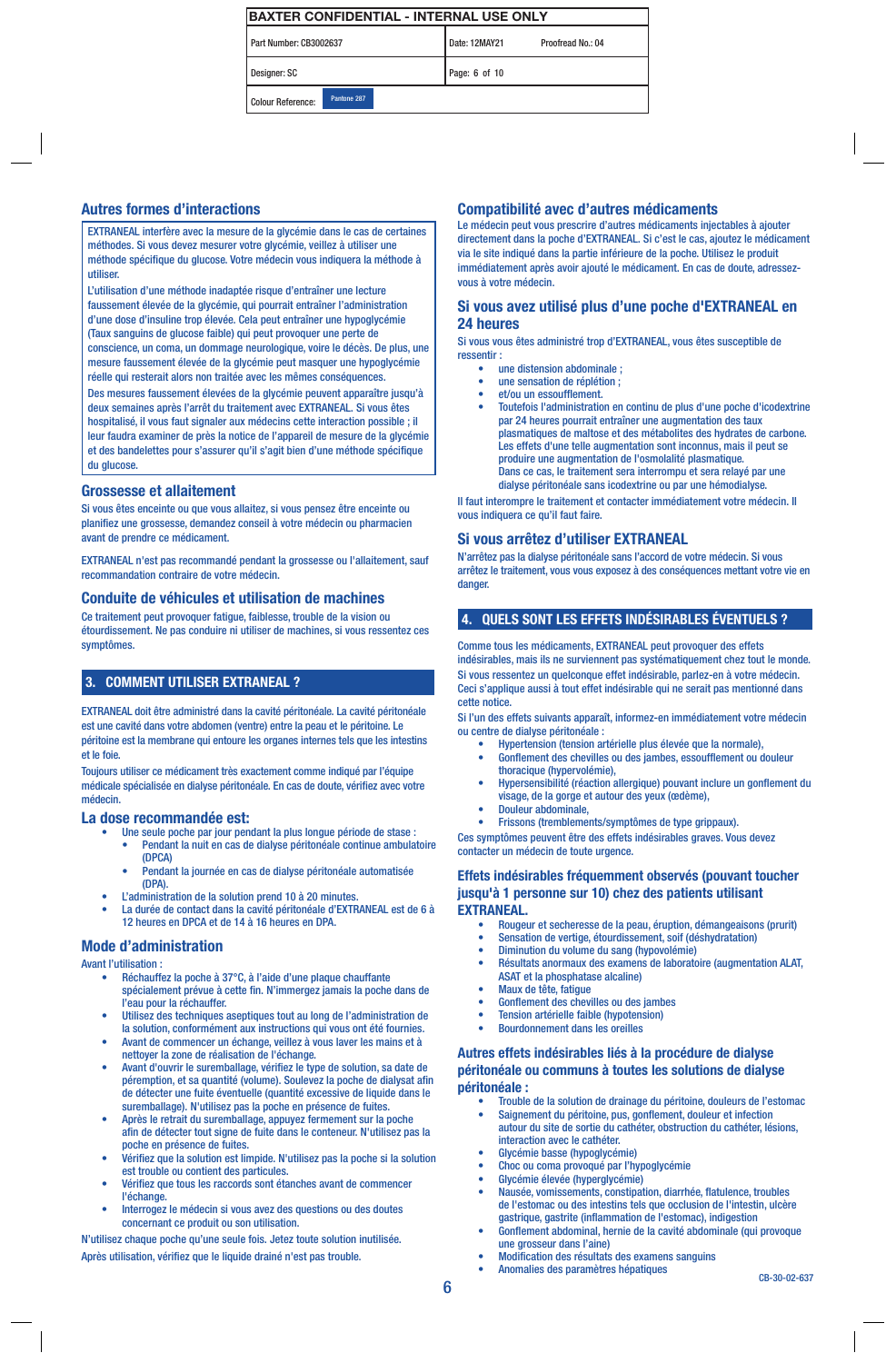| Part Number: CB3002637 |             | Date: 12MAY21 | Proofread No.: 04 |
|------------------------|-------------|---------------|-------------------|
| Designer: SC           |             | Page: 7 of 10 |                   |
| Colour Reference:      | Pantone 287 |               |                   |

- Prise ou perte de poids
- Douleur, fièvre, malaise
- Maladie cardiaque, augmentation du rythme cardiaque, (troubles cardio-vasculaire)
- Anémie (diminution des globules rouges qui peut donner un teint pâle et entraîner un essoufflement ou une faiblesse), augmentation ou diminution de la numération des globules blancs, diminution du nombre de plaquettes dans le sang ce qui augmente le risque de saignement ou d'hématomes
- Engourdissement, picotements, sensation de brûlure
- Hyperkinésie (augmentation des mouvements et incapacité à se tenir tranquille)
- Trouble de la vision
- Perte du goût
- Liquide dans les poumons (œdème pulmonaire), difficulté à respirer ou toux, hoquet
- Douleur aux reins
- Anomalie des ongles (onychopathie)
- Troubles de la peau tels qu'urticaire, psoriasis, ulcère cutané, eczéma, sécheresse de la peau, décoloration de la peau, vésiculation de la peau, dermatite allergique ou de contact, éruptions et démangeaisons
- Les éruptions peuvent provoquer des démangeaisons avec des taches rouges couvertes de boutons ou d'éruptions ou avec une desquamation de la peau. Les trois réactions sévères suivantes peuvent survenir :
	- Nécrolyse épidermique toxique qui provoque : – une éruption rouge sur de nombreuses parties du corps la desquamation de la couche supérieure de la peau
	- Érythème multiforme. Réaction cutanée allergique qui se manifeste par des taches, des boutons rouges ou des zones violettes ou portant des cloques. Il peut aussi toucher la bouche, les yeux et autres surfaces humides (muqueuses) de l'organisme
- Vascularite. Inflammation de certains vaisseaux sanguins de l'organisme. Les symptômes cliniques dépendent de la région du corps concernée, mais la vascularite peut se caractériser sur la peau par des taches ou des boutons rouges ou violets ou présenter des symptômes similaires à ceux d'une réaction allergique, notamment éruption, douleur dans les articulations et fièvre
- Crampes musculaires, douleur dans les os, les articulations, les muscles, le dos, le cou
- Chute de la tension lors du passage à la station debout (hypotension orthostatique)
- Péritonite (inflammation du péritoine) notamment péritonite provoquée
- par une infection fongique (champignon) ou bactérienne
- Infections, y compris syndrome grippal, furoncle

Si vous ressentez un quelconque effet indésirable, parlez-en à votre médecin ou, votre pharmacien ou à votre infirmier(ère). Ceci s'applique aussi à tout effet indésirable qui ne serait pas mentionné dans cette notice. Vous pouvez également déclarer les effets indésirables directement via les systèmes nationaux de déclaration cités ci-dessous.

En signalant les effets indésirables, vous contribuez à fournir davantage d'informations sur la sécurité du médicament.

- Arabie Soudite: Centre National de Pharmacovigilance (NCP). Centre d'appel SFDA: 19999 E-mail: npc.drug@sfda.gov.sa Site internet: https://ade.sfda.gov.sa/
- Section Pharmacovigilance & Dispositifs Médicaux Adresse: Boîte postale: 1853 Tél.: 80011111 Courriel: pv@mohap.gov.ae Département des médicaments
- Ministère de la santé et de la prévention Dubaï, Emirats Arabes Unis
- Autres pays du CCG:
- Veuillez contacter l'autorité responsable. Algeria:
- CNPM (Centre National de Pharmacovigilance et Matériovigilance) Adresse exacte : NIPA, Nouvel Institut Pasteur d'Algérie, Dely Ibrahim Site internet : www.cnpm.org.dz Email : cnpm@cnpm.org.dz Tel/ Fax : (+213) 23 36 75 02 • Tunisie:
- Centre National Chalbi Belkahia de Pharmacovigilance (CNPV) Adresse: 9, Avenue Dr. Zouhaier ESSAFI 1006 Bab Souika Tunis. Tunisie Site internet : www.pharmacovigilance.rns.tn Email : pharmacovigilance@rns.tn Tel/ Fax : (+216) 71 260 691

#### 5. COMMENT CONSERVER EXTRANEAL

- Tenir hore de la vue et de la portée des enfants.
- Conserver dans l'emballage d'origine.
- Conserver en dessous de 30° C.
- Ne pas utiliser EXTRANEAL après la date de péremption. La date de péremption figure sur l'étiquette de la boîte et sur la poche après l'abréviation « EXP » et le symbole  $\Sigma$ . La date d'expiration fait référence au dernier jour du mois.
- Eliminer EXTRANEAL tel qu'on vous l'a appris.

#### 6. CONTENU DE L'EMBALLAGE ET AUTRES INFORMATIONS

Cette notice ne contient pas toutes les informations relatives à ce médicament. Si vous avez des questions ou des doutes, adressez-vous à votre médecin

#### Que contient EXTRANEAL

| Les substances actives sont : |  |  |
|-------------------------------|--|--|
|-------------------------------|--|--|

| <b>Icodextrine</b>    | 75 g/l             | <b>Sodium</b>    | $133$ mmol/l            |
|-----------------------|--------------------|------------------|-------------------------|
| Chlorure de sodium    | $5,4$ g/l          | <b>Calcium</b>   | $1,75$ mmol/l           |
| S-lactate de sodium   | $ 4,5 \text{ q}/ $ | <b>Magnésium</b> | $ 0,25 \text{ mmol/l} $ |
| Chlorure de calcium   | $ 0,257 $ g/l      | <b>Chlorure</b>  | 196 mmol/l              |
| Chlorure de magnésium | 0,051 q            | Lactate          | 140 mmol/l              |

Excipients :

• Eau pour préparations injectables.

• Hydroxyde de sodium ou acide chlorhydrique.

#### Qu'est-ce que EXTRANEAL et contenu de l'emballage extérieur

EXTRANEAL est conditionné dans des poches en plastique souples de 1,5 litres, 2,0 litres ou 2,5 litres. La solution dans les poches est limpide et incolore. Chaque poche est emballée dans un suremballage et fournie dans une boîte en carton.

| <b>Volume</b> | Nombre d'unités<br>par boîte | <b>Configuration du produit</b> | Type de connecteur(s) |
|---------------|------------------------------|---------------------------------|-----------------------|
| 1,51          | 8                            | Poche simple (DPA)              | vis/perforateur       |
| 1,51          | 8                            | Poche double (DPCA)             | vis/perforateur       |
| 1,51          | 6                            | Poche simple (DPA)              | vis/perforateur       |
| 1,51          | 6                            | Poche double (DPCA)             | vis/perforateur/Linéo |
| 2,01          | 8                            | Poche simple (DPA)              | vis/perforateur       |
| 2,01          | 8                            | Poche double (DPCA)             | vis/perforateur       |
| 2,01          | 6                            | Poche simple (DPA)              | vis/perforateur       |
| 2,01          | 6                            | Poche double (DPCA)             | vis/perforateur       |
| 2,01          | 5                            | Poche simple (DPA)              | vis/perforateur       |
| 2,01          | 5                            | Poche double (DPCA)             | vis/perforateur/Linéo |
| 2,51          | 5                            | Poche simple (DPA)              | vis/perforateur       |
| 2,51          | 5                            | Poche double (DPCA)             | vis/perforateur       |
| 2,51          | 4                            | Poche simple (DPA)              | vis/perforateur       |
| 2,51          | 4                            | Poche double (DPCA)             | vis/perforateur/Linéo |

Le connecteur Linéo contient de l'iode. Toutes les présentations peuvent ne pas être commercialisées.

## Détenteur D'AMM/DE :

Baxter Healthcare Ltd Caxton Way Thetford, Norfolk, IP24 3SE United Kingdom

#### Fabricant et Conditionneur :

- Baxter Healthcare S.A. Moneen Road Castlebar, County Mayo
- Republic of Ireland
- N° d'enregistrement en Arabie Saoudite 2L: 2-965-18
- N° d'enregistrement en Arabie Saoudite 2.5L: 3-965-18

N° d'enregistrement en Algérie pour poche simple 2 L et poche double 2L: 12/25G 066/298

N° d'enregistrement en Tunisie, poche simple 2L: 10193011

N° d'enregistrement enTunisie, poche double 2L: 10193012

La dernière date à laquelle cette notice a été approuvée est Avril 2016.

Baxter, Extraneal et Viaflex sont des marques de Baxter International Inc.

**Emirats Arabes Unis:**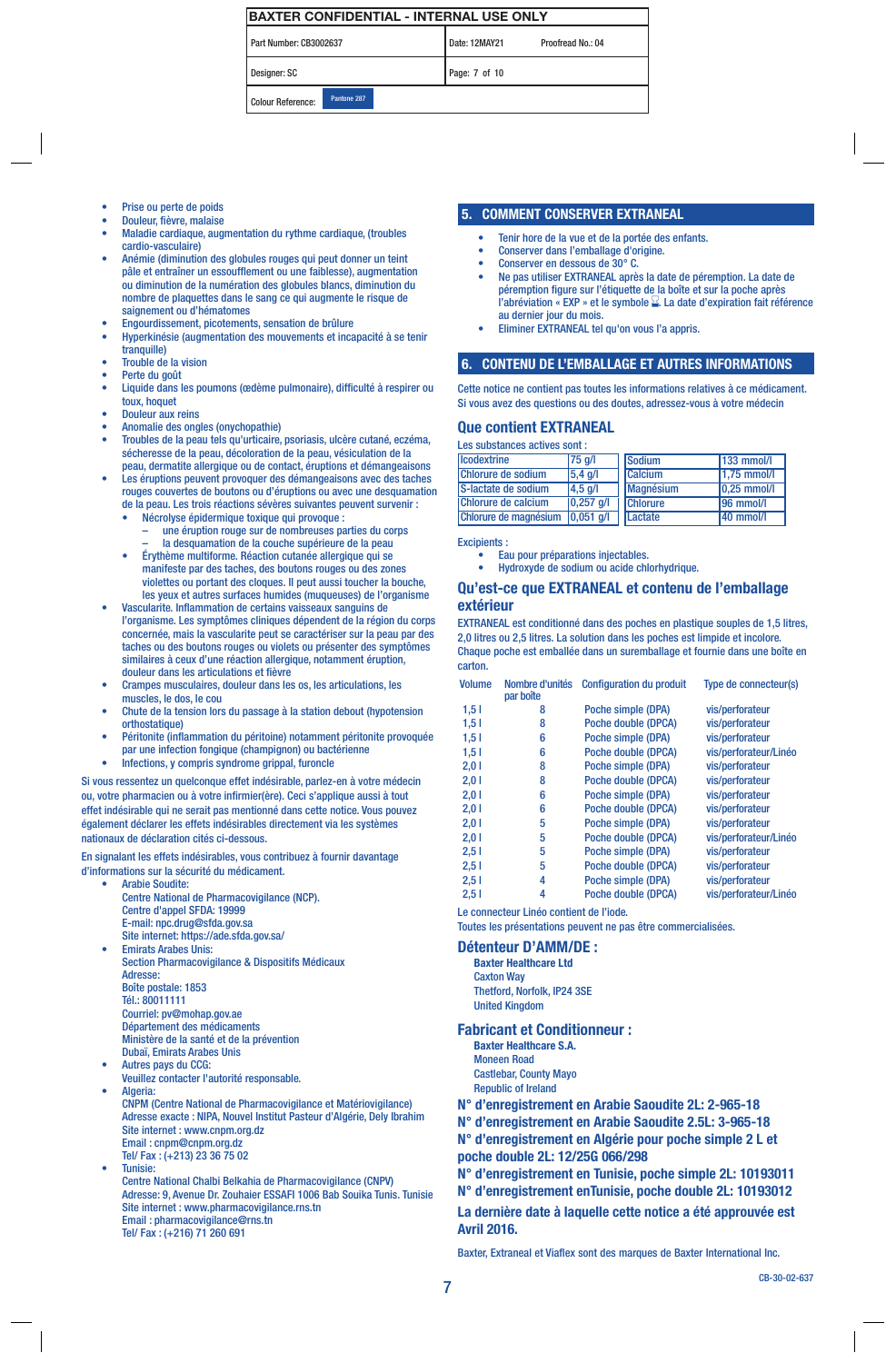| <b>IBAXTER CONFIDENTIAL - INTERNAL USE ONLY</b> |             |  |               |                   |  |
|-------------------------------------------------|-------------|--|---------------|-------------------|--|
| Part Number: CB3002637                          |             |  | Date: 12MAY21 | Proofread No.: 04 |  |
| Designer: SC                                    |             |  | Page: 8 of 10 |                   |  |
| Colour Reference:                               | Pantone 287 |  |               |                   |  |

## ARABIC

### **النشرة اخلاصة بالعبوة: معلومات للمستخدم**

# **محلول EXTRANEAL للغسيل الصفاقي / البريتوني**

**يرجى قراءة النشرة كاملة بعناية قبل ان تبدأ في استخدام هذا الدواء.**

- � احتفظ بهذه النشرة. قد حتتاج لقراءتها مرة أخرى.
- اذا كانت لديك المزيد من الأسئلة، مكنك سؤال طبيبك.

يت حتملة محتملة غيرة مدرجة في مستخدر عدد انظر القسم .<br>في حالة تعرضك لأي آثار جانبية، تحدث إلى الطبيب أو الصيدلي أو الممرضة.<br>يتضمن ذلك أي آثار جانبية محتملة غير مدرجة في هذه النشرة. انظر القسم 4.

- ماذا يوجد في هذه النشرة:
- 1. ما هو EXTRANEAL وما هي دواعي استخدامه<br>2 ما ختاج الي معرفته قبل استخدام TRANEAL
- 2. ما حَتاج إلى معرفته قبل استخدام EXTRANEAL<br>3. كـنف تستخدم EXTRANEAL
	- 3. كيف تستخدم EXTRANEAL<br>4. الآثار الحانبية الجتملة
		- 4. الآثار الجانبية الحتملة<br>5. كـنفية تخزين NEAL
	- .5 كيفية تخزين EXTRANEAL
	- .6 محتويات العبوة ومعلومات أخرى

#### **.1 ما هو EXTRANEAL وما هي دواعي استخدامه**

EXTRANEAL عبارة عن محلول للغسيل البريتوني. التجويف البريتوني هو التجويف ببطنك ما بني اجللد و الغشاء البريتوني. الغشاء البريتوني هو الغشاء الحيط بأعضائك الداخلية كالأمعاء و الكبد. يوضع محلول EXTRANEAL داخل التجويف البريتوني حيث يقوم بإزالة الماء و النفايات من الدم. كما يقوم بتصحيح<br>المستويات غير الطبيعية بمكونات الدم ا<del>ل</del>ختلفة.

ميكن وصف EXTRANEAL لك اذا:

- 
- كنت شخصاً بالغاً و مصاب بفشل كلوي مزمن ما يستلزم الغسيل<br>البريتوني.
- محاليل الجلوكوز القياسية للغسيل البريتوني وحدها لا مكنها ازالة ما<br>يكفي من الماء.

#### **.2 ما حتتاج إلى معرفته قبل استخدام EXTRANEAL**

يجب أن يشرف الطبيب عليك في أول مرة تستخدم فيها هذا املنتج.

- 
- **لا تستخدم EXTRANEAL**<br>• اذا كنت مصاب بحساسية جاه ايكودكسترين أو مشتقات النشا (مثل<br>نشا الذرة) او غيره من مكوناتِ EXTRANEAL.<br>• ان كنت لا تتحمل المالتوز أو ايزومالتوز (و هو السكر الشتق من النشا)
	- - اذا كنت مصاب مبرض تخزين اجلليكوجني
		- -
- اذا كنت مصاب بالفعل بالحماض اللاكتيكي الشديد (نسبة الحمض<br>أكثر من اللازم بالدم)<br>اذا كنت مصاب بشكلة غير قابلة للتصحيح جراحياً تؤثر على جدار أو جّويف البطن أو مشكلة غير قابلة للتصحيح تزيد من خطر العدوى بالبطن
	- اذا كنت تعاني من فشل موثق بالوظائف البريتونية بسبب التندب<br>البريتوني الشديد

### **التحذيرات واالحتياطات**

#### **حتدث إلى طبيبك قبل استخدام EXTRANEAL**

- اذا كنت مسن. هناك خطر بحدوث جفاف.
- اذا كنت مصاب بالسكر و تستخدم هذا الحلول للمرة الأولى. قد ختاج<br>لتعديل جرعة الأنسولين الخاصة بك.
- اذا كنت ختاج لقياس مستوى السكر في دمك (على سبيل الثال اذا<br>كنت مصاب بالسكر). سيخبرك الطبيب أي جهاز اختبار تستخدمه<br>(انظر «الأشكال الأخرى من التفاعلات»)<br>اذا كنت معرض لخطر كبير للاصابة بالحماض اللاكتيكي (الحمض أكثر
- من اللازم بالدم). أنت معرض خطر كبير للاصابة بالحماض اللبني اذا:
	- � لديك انخفاض شديد في ضغط الدم
		- � لديك عدوى في الدم
		- —.<br>— لديك فشل كلوي حاد
		-
	- لديك مرض أيضي وراثي<br>كنت تتناول ميتفورمين (دواء يستخدم لعلاج مرض السكري)
- كنت تتناول ميتفورمين (دواء يستخدم لعلاج مرض السكري)<br>– كنت تأخذ أدوية لعلاج فيروس نقص الناعة البشرية. خصوصاً<br>الأدوية التي تسمى مثبطات الناسخ العكسـي للنكليوتيد NRTIs (مثبطات إنزم المنتسخة العكسية الخاصة بالنيوكليوتيد)
- فى حالة وصف الحلول للمريض. يجب الأخذ فى الاعتبار بالتفاعلات<br>الحتملة بين غسيل الكلى والعلاجات الأخرى التى يناولها الريض. بالنسبة للمرضى الذين يتعاطون جليكوسيدات القلب، يجب مراقبة نسبة البوتاسيوم فى الدم بدقة.
- شعرت بألم بالبطن أو الحظت تغيم، أو ضبابية، أو جزيئات بالسائل

الذي تم تصريفه. قد يكون ذلك مؤشر على التهاب الغشاء البريتوني أو عدوى. يجب عليك الإتصال على الفور بالفريق الطبي المعالج لك. قم بتدوين رقم الفئة و أحضره مع الكيس الذي يحتوي على السائل الذي م تصريفه لاعطائه لفريقك الطبي. سوف يقرروا ما ان كان يجب وقف<br>العلاج أو البدء في العلاج التصحيحي. على سبيل الثال. اذا اصبت<br>بعدوى قد يقوم الطبيب بعمل بعض الاختبارات لعرفة اي مضاد حيوي سيكون الأفضلَ بالنسبة لك. حتى يعلم الطبيب أي عدوى تعاني منها، رمبا يعطيك مضاد حيوي فعال ضد عدد كبير من البكتيريا اخملتلفة. هذا ربة يستعينه بسبب.<br>ما يسمى بالمضاد الحيوي واسع النطاق.

- اء<br>أثناء الغسيل البريتوني. رما يفقد جسمك البروتينات. و الأحماض<br>الأمينية. و الفيتامينات. سوف يعلم طبيبك ما اذا كنت بحاجة لتعويضهم.
- اذا كنّت تعاني من مشاكل تؤثر على جدار أو جُويف البطن. على سبيل<br>الثال اذا كنت تعاني من فتق أو حالة مزمنة من العدوى أو الالتهاب تؤثر<br>على الأمعاء.
	- اذا كان لديك دعامة بالشريان األورطي
	- اذا كنت تعاني من مرض شديد بالرئة، مثل: النفاخ
		- اذا كنت تعاني من صعوبات بالتنفس.
	- اذا كان لديك مشاكل حتول دون التغذية الطبيعية.
		- اذا كان لديك نقص بالبوتاسيوم.
			- .<br>بجب أن تأخذ أيضاً في الاعتبار ما يلي:
- هناك أضطراب يسمى التصلب البريتوني الغلف و هو أحد الضاعفات<br>العروفة و النادرة للعلاج بالغسيل البريتوني. يجب ان تكون على علم<br>أنت و طبيبك بهذه الضاعفة الحتملة. يتسبب التصلب البريتوني .<br>المغلف في:
	- � التهاب بالبطن.
- حورقائق من النسيج الليفي يغطي أعضائك و يربطها و يؤثر على<br>حركتها الطبيعية. نادراً ما يكون ذلك ميت.
- السوائل بجسمك و وزنك. سيقوم الطبيب مبتابعة قياسات الدم يجب أن حتتفظ أنت ـ و رمبا باالشتراك مع طبيبك ـ بسجل عن توازن اخلاصة بك على فترات منتظمة.
- سيقوم الطبيب بالتحقق من مستويات البوتاسيوم لديك بصفة<br>منتظمة. اذا انخفضت جداً. رما يعطيك بعض كلوريد البوتاسيوم للتعويض.
- ونلاحظ عموماً انخفاض نسبة الأميليز لدى الرضى الخاضعين للعلاج<br> إلغسيل البريتوني طويل الدى ولا يؤدى هذا الانخفاض إلى حدوث أى أعراض جانبية. إلا أنه ثبت أن العدلات دون الطبيعية للأميليز فى<br>الدم قد حجب عموماً ارتفاع الاميليز أثناء الاصابة بالتهاب البنكرياس<br>الحاد. وأثبتت الدراسات السريرية حدوث ارتفاع فى متوسط معدل الفوسفين القلومين القلومين القلومين.<br>الحاد. وأثبتت الدراسات السريرية حدوث ارتفاع فى متوسط معدل<br>الفوسفاتيز القلوى بنحو 20 وحدة دولية لكل لتر. وفى بعض الحالات. يرتبط ارتفاع الفوسفاتيز القلوى بارتفاع معدالت انزمي اسبرتات أمينو ترانسفيراز.
	- في بعض الأحيان لا يوصى بالعلاج بهذا الدواء. على سبيل المثال اذا: • كنت مصاب مبرض كلوي حاد.
		- األطفال

لم يتم إثبات سالمة وفعالية Extraneal في األطفال الذين تقل أعمارهم عن 18

# عام.<br>**الأدوية الأخرى و EXTRANEAL**

أخبر طبيبك اذا كنت تأخذ أو قمت مؤخراً بأخذ أي أدوية أخرى. إذا كنت تستخدم أدوية أخرى. فقد بحتاج طبيبك إلى زيادة جرعتها. وذلك لأن علاج غسيل الكلى أ<br>البريتوني يزيد من التخلص من بعض الأدوية.<br>• اذا كنت تأخذ أدوية أخرى. رما يحتاج طبيبك لزيادة الجرعة الخاصة بها. و

• اذا كنت تأخذ أدوية أخرى. رما يحتاج طبيبك لزيادة الجرعة الخاصة بها. و<br>• اذا كنت تأخذ أدوية بالنياد البريتوني يزيد من طرح بعض الأدوية.

سيقوم الطبيب مبتابعة حالتك عن كثب أثناء العالج، السيما مستويات البوتاسيوم اخلاصة بك.

#### **األشكال األخرى من التفاعالت**

يتداخل EXTRANEAL مع قياس سكر الدم عند استخدام أجهزة اختبار معينة. اذا كنت بحاجة لقياس سكر الدم، تأكد من استخدامك جلهاز خاص بالسكر. سيخبرك الطبيب أي جهاز تستخدم. استخدام االختبار اخلاطىء قد يعطي قراءة خاطئة لستوى مرتفع من السكر في الدم. قد يؤدي ذلك<br>لاستخدام انسولين أكثر من اللازم. رما يتسبب في حدوث انخفاض بسكر الدم )انخفاض مبستويات اجللوكوز في الدم(، مما قد ينتج عنه فقدان الوعي، غيبوبة، تلف عصبي أو وفاة. باالضافة لذلك، القراءة املرتفعة اخلاطئة للسكر قد حتجب الانخفاض ألحقيقي لستوى السكر بالدم و يستمر الأمر دون علاج مع العواقب<br>الماثلة.

مكن ملاحظة القراءة المرتفعة الخاطئة للسكر لمدة تصل لأسبوعين بعد التوقف عن استخدام EXTRANEAL. في حالة دخولك المستشفى. يجب عليك<br>أن خذر الأطباء بشأن هذا التفاعل الحتمل و يجب عليهم عندئذ الرجوع بدقة للمعلومات اخلاصة بجهاز االختبار للتأكد من استخدام ذلك اخلاص بالسكر.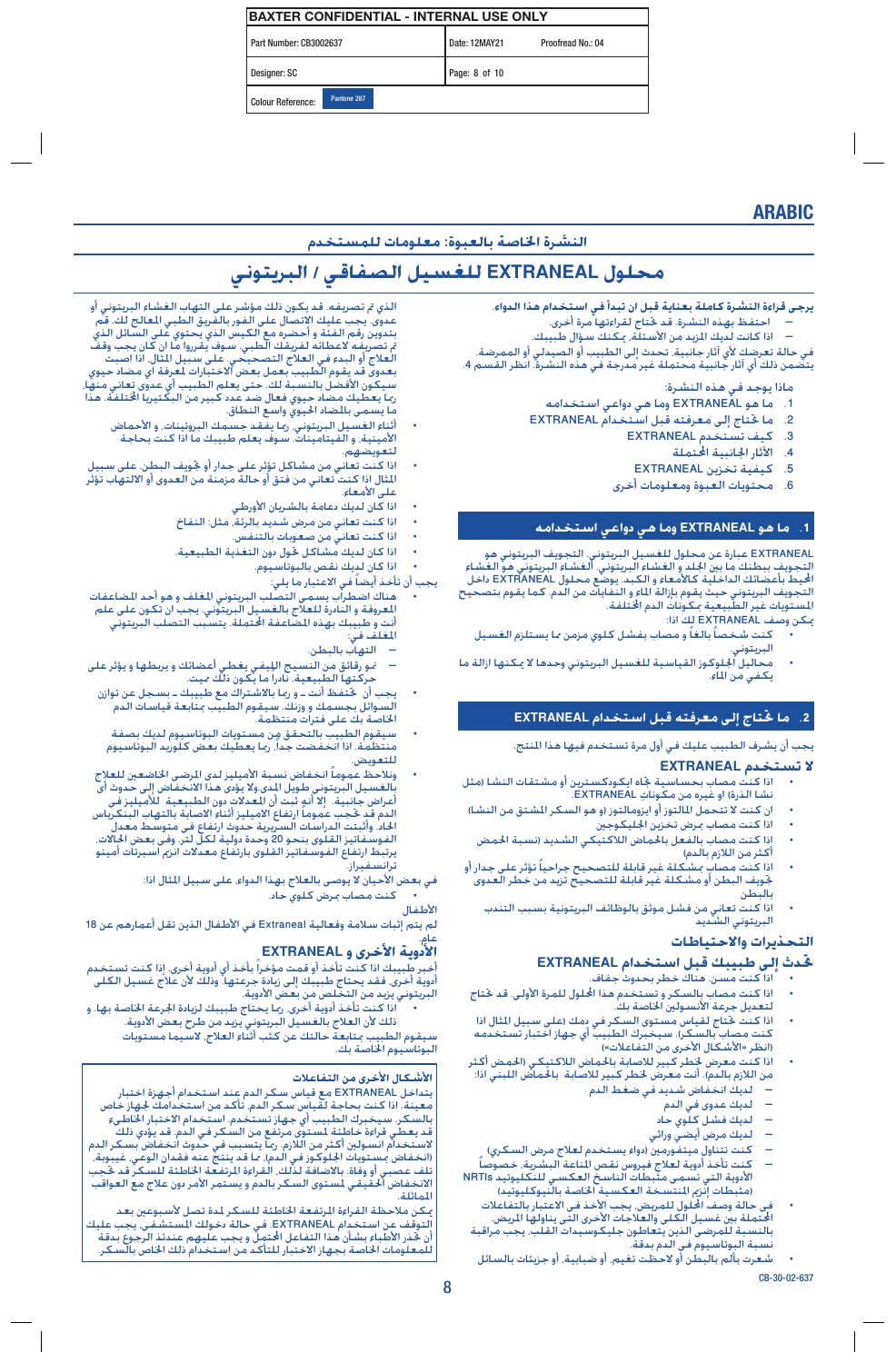| <b>IBAXTER CONFIDENTIAL - INTERNAL USE ONLY</b> |                                    |  |  |  |
|-------------------------------------------------|------------------------------------|--|--|--|
| Part Number: CB3002637                          | Date: 12MAY21<br>Proofread No.: 04 |  |  |  |
| Designer: SC                                    | Page: 9 of 10                      |  |  |  |
| Pantone 287<br><b>Colour Reference:</b>         |                                    |  |  |  |

#### **احلمل و الرضاعة الطبيعية**

الصح**ص و الرضاعية الصحيحية.**<br>إذا كنت حاملاً أو يحتمل أن تكوني حاملاً أو إذا كنتِ مرضعة. اسـألـي طبيبك<br>للحصول علـى الـشـورة قبل أخـذ الدواء. لا ينصح باستخدام EXTRANEAL أثناء<br>الحمل أو الرضاعة الطبيعية إلا إذا نصحك طبيبك بشك

#### **القيادة و استخدام اآلالت**

قد يسبب هذا العالج الشعور بالتعب، الضعف، عدم وضوح الرؤية أو الدوخة. ال تقم بالقيادة أو تشغيل اآلالت اذا تأثرت بذلك.

#### **.3 كيفية استخدام EXTRANEAL**

بتم اعطاء EXTRANEAL داخل التجويف البريتوني. يوجد هذا التجويف ببطنك<br>ما بين الجلد و الغشاء البريتوني. الغشاء البريتوني هو الغيشاء الخيط بأعضائك الداخلية كاألمعاء و الكبد. استخدم هذا الدواء دائمآ وفقاً لتعليمات الفريق الطبي التخصص في الغسيل البريتوني. مكنك التحقق منهم اذا لم تكن<br>متأكد

- **الجرعـة الموصـي بـهـا هـي**<br>• كيس واحد يومياً خلال أطـول فترة. أي
- $\blacksquare$  الغسيل البريتوني المتنقل المستمر CAPD
- � خالل النهار في الغسيل البريتوني اآللي APD
	- يستغرق استعمال احمللول ما بني 20-10 دقيقة
- .<br>تبلغ مدة وجود EXTRANEAL في التجويف البريتوني ما بين 6-12<br>ساعة في CAPD , و 14-16 ساعة في APD

#### **طريقة االستخدام**

قبل االستخدام،

- 
- قم بتدفئة الكيس حتى 37 °م. استخدم لوح التسخين الصمم<br>خصيصاً لهذا الغرض. لا تقم أبداً بغمر الكيس في الماء لتدفئته.
- استخدم تقنية التعقيم طوال مدة استخدام الحلول على النحو الذي<br>تدربت عليه.
- قبل بدء الاستخدام. تأكد من تنظيف يديك والمنطقة التي سيتم فيها.<br>إستخدام الحلول.
- قبل فتح الكيس الخارجي. كقق من نوع الحلول الصحيح وتاريخ انتهاء<br>إلصلاحية وحجم الكيس. ارفع كيس السائل للتحقق من وجود أي تسرب (سائل زائد في الكيس الخارجي). لا تستخدم الحلول إذا مّ<br>اكتشاف تسرب في الكيس.
- بعد إزالة الكيس الخارجي. افحص الكيس بحثًا عن علامات التسرب بالضغد<br>بقوة على الكيس. لا تستخدم الكيس إذا م الكشف عن أي تسرب.
	- تأكد من أن الحلول صافي بدون شوائب. لا تستخدم الكيس إذا كان<br>الحلول عكرًا أو يحتوي على جزيئات.
	- تأكد من أن جميع التوصيالت محكمة قبل بدء االستخدام. اسأل طبيبك إذا كانت لديك أسئلة أو مخاوف بشأن هذا الدواء أو<br>كيفية استخدامه.
		-

استخدم كل كيسٍ مرة واحِدة فقط. جٓاهل أي محلول متبقي غير مستخدم. بعد الاستخدام. تأكد من أن السائل الذي تم تصريفه ليس عكَرًا.

**التوافق مع الأدوية الأخرى**<br>قد يصف لك الطبيب ادوية أخرى تعطى عن طريق ا<del>ل</del>حقن لاضافتها مباشره داخل كيس EXTRANEAL. في هذه احلالة، أضف الدواء من خالل املكان اخملصص املوجود بالجزء السفلي من الكيس. قم باستخدام المستحضر مباشرة عقب اضافة<br>الدواء. <sub>ت</sub>كنك استشارة الطبيب اذا لم تكن متأكد.

# **<sup>24</sup> ساعة اذا استخدمت اكثر من كيس واحد من EXTRANEAL خالل**

اذا قمت بتسريب كمية أكبر من الالزم من EXTRANEAL، قد تتعرض لـ

- انتفاخ بالمعدة
- شعور باالمتالء
- و/أو ضيق في التنفس
- إلا أن تناول أكثر من عبوة لايكوديكسترين بصورة مستمرة خلال اليوم<br>فد يؤدى إلى ارتفاع معدلات الملتوز فى البلازما وأيضات الكربوهايدرات.<br>لم يتم التعرف على تأثيرات هذا الإرتفاع ولكن قد يحدث ارتفاع فى استمولية بلازما الدم. وفى هذه الحالة. يتم التوقف عن العلاج<br>والاستعاضة عنه بالغسيل البريتونى دون ايكوديكسترين أو التنقية .<br>الدموية (الديلزة).

اتصل بالطبيب على الفور. سيخبرك مبا يجب عمله.

#### **اذا توقفت عن استخدام EXTRANEAL**

ال تتوقف عن الغسيل البريتوني بدون موافقة الطبيب. اذا اوقفت العالج، قد تتعرض لعواقب مهددة للحياة.

#### **.4 اآلثار اجلانبية احملتملة**

شأنه شأن الأدوية الأخرى. مكن ان يتسبب EXTRANEAL في آثار جانبية. و ان كانت لا خّدث بالضرورة للجميع.

إذا حدث لك أي من اآلثار اجلانبية، حتدث إلى طبيبك. يتضمن ذلك أي آثار جانبية محتملة غير مذكورة في هذه النشرة.

- اذا تعرضت لآلثار التالية، أبلغ الطبيب أو مركز الغسيل البريتوني على الفور: • ارتفاع ضغط الدم )ضغط الدم أعلى من املعتاد(
- .<br>تورم الكاحل أو الساقين. ضيق في التنفس أو ألم بالصدر (فرط حجم<br>الدم)
- فرط حساسية (تفاعل أرجي) و الذي قد يشمل تورم الوجه. الحلق أو<br>حول العينين (وذمة وعائية)
	- ألم بالبطن
	- قشعريرة (رعشة/ أعراض تشبه الانفلونزا).
	- قد تكون هذه عالمات آلثار جانبية خطيرة. قد حتتاج لعناية طبية عاجلة.

# **في املرضى الذين يستخدمون EXTRANEAL: اآلثار اجلانبية املالحظة بصفة شائعة )قد تؤثر على 1 من كل 10 أشخاص(**

- احمرار و جفاف اجللد، طفح جلدي، حكة
- الشعور بخفة الرأس أو الدوخة، العطش )اجلفاف(
	-
	-
- انخفاض حجم الدم<br>نتائج غير طبيعية للتحاليل ا<del>لخ</del>برية (زيادة إنزم أسبرتات أمينو
	- ترانسفيراز و الانين أمينو ترانسفيراز والفوسفاتيز القلوى)
		- صداع، تعب
		- تورم الكاحل أو الساق • انخفاض ضغط الدم
			-
			- رنين في الأذنين.

# الأثار ا<del>ج</del>انبية الأخرى التعلقة باجراء الغسيل البريتوني أو الشائعة مع جميع<br>محاليل الغسيل البريتوني:

- محلول غائم نازح من الغشاء البريتوني، ألم باملعدة
- .<br>نزيف بريتوني، صديد. تورم، ألم او عدوى حول مكان خروج القسطرة.<br>انسداد القسطرة. جرح. تفاعل مع القسطرة.
	- انخفاض تركيز السكر بالدم )نقص جلوكوز الدم(
	- صدمة أو غيبوبة بسبب انخفاض تركيز السكر بالدم.
		- ارتفاع السكر بالدم (ارتفاع جلوكوز الدم)
- .<br>غثيان. امسـاك. اسـهال. انتفـاخ (خـروج غـازات). اضطراب المعدة و الأمـعـاء<br>مثل انسـداد الأمـعـاء. قـرحـة بـالـعـدة. الـتهـاب المعـدة. عسـر الـهضـم.
	- انتفاخ البطن. فتق بتجويف البطن (و هذا يسبب ورم بأعلى الفخد)
		- تغير في نتائج حتاليل الدم
			-
			- نتيجة غير طبيعية الختبار وظائف الكبد
				- زيادة أو نقص الوزن
				- ألم، حمى، توعك
- أمراض القلب. سرعة ضربات القلب. ضيق التنفس أو اضطرابات قلبية<br>معائية
- أنيميا (انخفاض في عدد خلايا الدم الحمراء ما يجعل لون البشرة شاحب<br>و يسبب الضعف أو ضيق التنفس) زيادة أو نقص في عدد خلايا الدم البيضاء، انخفاض عدد الصفائح الدموية، مما يزيد من خطر النزيف او حدوث الكدمات
	- تنميل، وخز، حرقان
	- فرط الحركة (زيادة الحركة مع عدم القدرة على الاحتفاظ بالهدوء)
		- عدم وضوح الرؤية
			- فقدان حاسة التذوق
	- سـوائل عـلـى الرئة (وذمة رئوية). ضيـق التنفـس. صـعـوبـة فـي التنفـس.<br>سـعـال. فـواق
		- ألم كلوي
		-
	- اضطرابات بالأظافر<br>اضطرابات جلدية مثل الشرى (أرتيكاريا). صدفية. قرحة بالجلد. اكزيـا. جفاف اجللد، تغير لون اجللد، تقرح اجللد، التهاب اجللد بالتماس، طفح • اضطرابات جلدية مثل الشرى )أرتيكاريا(، صدفية، قرحة باجللد، اكزميا، جلدي و حكة.
	- الطفح الجلدي قد يكون مصاحب لحكة مع ظهور بقع حمراء مغطاه<br>بالنتؤات أو الحويصلات أو أنسلاخ الجلد. أنواع التفاعلات الجلدية الحادة الثالثة التالية ميكن ان حتدث:
		- $-$  الانحلال النخري السام للبشرة. يسبب ذلك:
		- طفح جلدي أحمر على عدد من مناطق اجلسم
			- انسالخ الطبقة اخلارجية للجلد
- حمامي متعدد الأشكال. تفاعل جلدي بسبب ظهور بقع. بثور<br>حمراء أو بنفسجية أو مناطق متقرحة. مكن أيضاً ان تصيب الفم.<br>العينين. و مناطق أخرى رطبة بالجسم.<br>التهاب وعائي. التهاب بعض الأوعية الدموية بالجسم. الأعراض
- التهاب وعائي التهاب بعض الأوعية الدموية باجسم. الأعراض<br>الاكلينيكية تعتمد على النطقة الصابة من اجسم. لكن يكن مبيزها على الجلد بظهور بقع أو بثور حمراء او بنفسيجية أو أعراض<br>ماثلة للتفاعل الأرجي و يشمل الطفح الجلدي. و ألم المفاصل. و<br>الحمي.
- تشنج العضالت، ألم بالعظام، و املفاصل، و العضالت، و الظهر، و العنق.
	- انخفاض ضغط الدم عند الوقوف (انخفاض ضغط الدم الانتصابي)